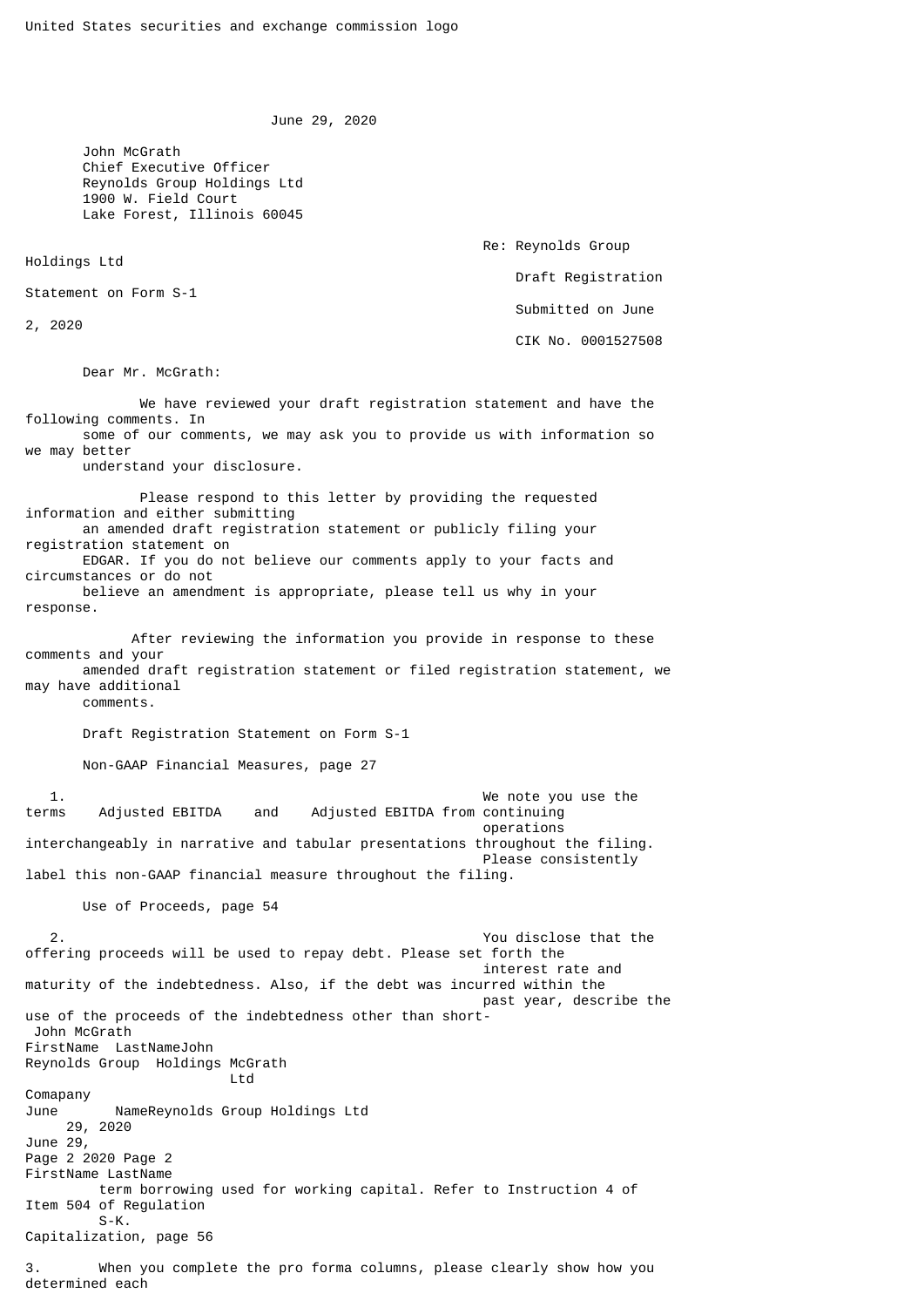pro forma amount in the notes to the capitalization table. You should also disclose any significant estimates and/or assumptions used to determine each amount. Unaudited Pro Forma Consolidated Financial Data, page 64 4. Please revise the disclosures to the pro forma financial statements to explain the reasons for the timing of the RCP and GPC Separations. Please specifically address why the RCP Separation occurred in February 2020, which results in RCP being reflected in discontinued operations in the historical financial statements, and why the GPC Separation will not occur until just prior to IPO, which results in GPC being reflected in continuing operations in the historical financial statements. 5. Although we are unable to review the pro forma financial statements until they have been completed, it appears the pro forma balance sheet on page 66 should present a subtotal column subsequent to the GPC Separation. Please explain or revise your current presentation accordingly. Management's Discussion and Analysis of Results of Operations and Financial Condition Historical Cash Flows, page 92 We note you disclose the impact of discontinued operations on historical cash flows. Due to the intended separation of GPC, it appears you should also address the impact of GPC on historical cash flows and more fully disclose and discuss the expected impact on future cash flows and results that are likely to occur as a result of the GPC Separation and related transactions. Critical Accounting Policy Estimates and Assumptions, page 98 7. We note changes in your tax valuation allowance during the year ended December 31, 2019 were due to changes in expected future taxable income as a result of the distribution of Reynolds Consumer Products on February 4, 2020. Please revise your disclosures to more fully address the expected impact on your taxable income and disclose and discuss the material estimates and assumptions underlying the change in your tax valuation allowance. Executive Compensation, page 134 8. Please file the employment and cash retention agreements as exhibits to your registration statement. John McGrath Reynolds Group Holdings Ltd June 29, 2020 Page 3 9. We note that there are a number of blanks in this section. Please provide missing information in your next amendment. Registration Rights, page 168 10. Please clarify whether there are any maximum cash penalties under PFL s rights agreement. Please also disclose any additional penalties that could resulting from delays in registering your common stock. Refer to ASC 825-20-50-1. Consolidated Financial Statements Note 4 - Impairment, Restructuring and Other Related Charges, page F-20 11. In regard to each asset impairment you recorded, please disclose the remaining carrying value of the assets that were impaired. Note 18 - Related Party Transactions, page F-52

12. We note that within the consolidated financial statements, you